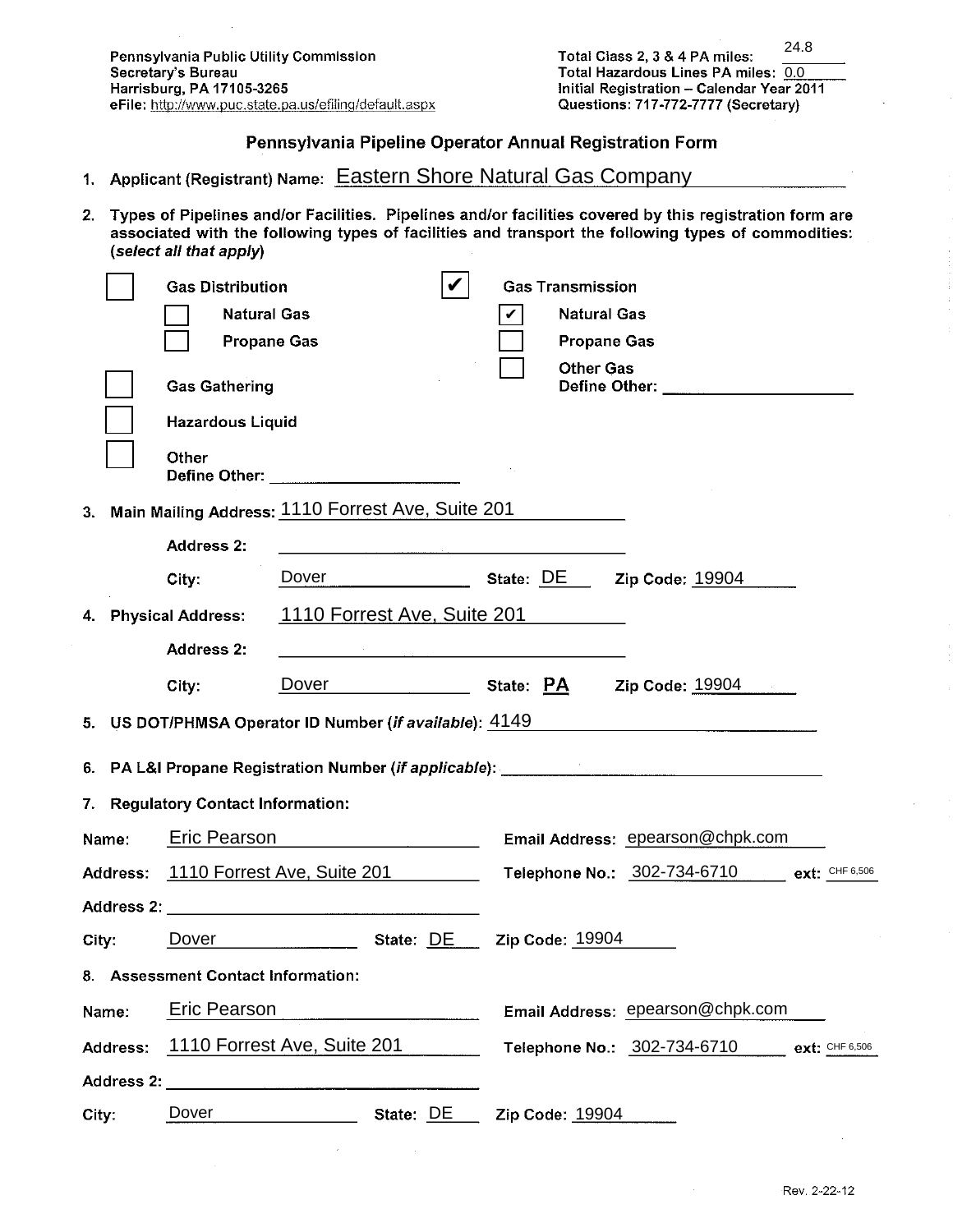#### Pennsylvania Pipeline Operator Annual Registration Form

|                                                    | <b>Applicant (Registrant) Name:</b>                                                                                   | <u>Eastern Shore Natural Gas Company</u> |                                  |                                     |  |  |  |  |  |
|----------------------------------------------------|-----------------------------------------------------------------------------------------------------------------------|------------------------------------------|----------------------------------|-------------------------------------|--|--|--|--|--|
| 9. Federal EIN Number: 52-0702406                  |                                                                                                                       |                                          |                                  |                                     |  |  |  |  |  |
| 10. Pipeline Emergency (PEMA) Contact Information: |                                                                                                                       |                                          |                                  |                                     |  |  |  |  |  |
|                                                    | Name: The office of Gas Control                                                                                       |                                          |                                  | Email Address: esngnatgas@yahoo.com |  |  |  |  |  |
|                                                    | Address: 1110 Forrest Ave, Suite 201                                                                                  |                                          | Telephone No.: 302-363-3551 ext: |                                     |  |  |  |  |  |
|                                                    |                                                                                                                       |                                          |                                  |                                     |  |  |  |  |  |
| City: <b>City</b>                                  | Dover <u>Dover</u>                                                                                                    |                                          | State: DE Zip Code: 19904        |                                     |  |  |  |  |  |
|                                                    | 11. Attorney (if applicable):                                                                                         |                                          |                                  |                                     |  |  |  |  |  |
| Name:                                              | <u> Louis Communication de la communication de la communication de la communication de la communication de la com</u> |                                          |                                  |                                     |  |  |  |  |  |
|                                                    |                                                                                                                       |                                          |                                  | Telephone No.: ext:                 |  |  |  |  |  |
|                                                    |                                                                                                                       |                                          |                                  |                                     |  |  |  |  |  |
| City:                                              |                                                                                                                       |                                          | State: Zip Code:                 |                                     |  |  |  |  |  |

#### 12. Operational Information. (Attach additional sheets as necessary)

- List on the top right corner of page one of this form the total in-state pipeline mileage in operation as of  $\bullet$ December 31 of the prior year for all Class 2, 3, and 4 Pennsylvania natural gas pipelines and all Pennsylvania hazardous liquids pipelines.
- For each Pennsylvania natural gas pipeline, provide the in-state mileage in operation as of December 31 of the prior year by class and by county as indicated in the attached table entitled "Natural Gas Pipeline County Location and Mileage."
- For each Pennsylvania hazardous liquids pipeline, provide the in-state mileage in operation as of December  $\bullet$ 31 of the prior year by type and county as indicated in the attached table entitled "Hazardous Liquids" Pipeline County Location and Mileage."
- The country of manufacture for all tubular steel products installed in the prior calendar year in Pennsylvania for the exploration, gathering, or transportation of natural gas or hazardous liquids as indicated in the attached table entitled, "Country of Manufacture."
- 13. Filing Fee: \$250, payable to the "Commonwealth of Pennsylvania" (or ePay if eFiled).

Fee Exemptions:

Propane Distributor registered with PA L&I

**Borough** 

14. Verification of Application. I hereby state that the statements made in this application are true and correct to the best of my/our knowledge and belief. The undersigned understands that false statements herein are made subject to the penalties of 18 Pa. C.S. Section 4904 Relating to Unsworn Falsification to Authorities.

**Jason Woody Print Name** 

Designer Title

Signature

03/13/2012 Date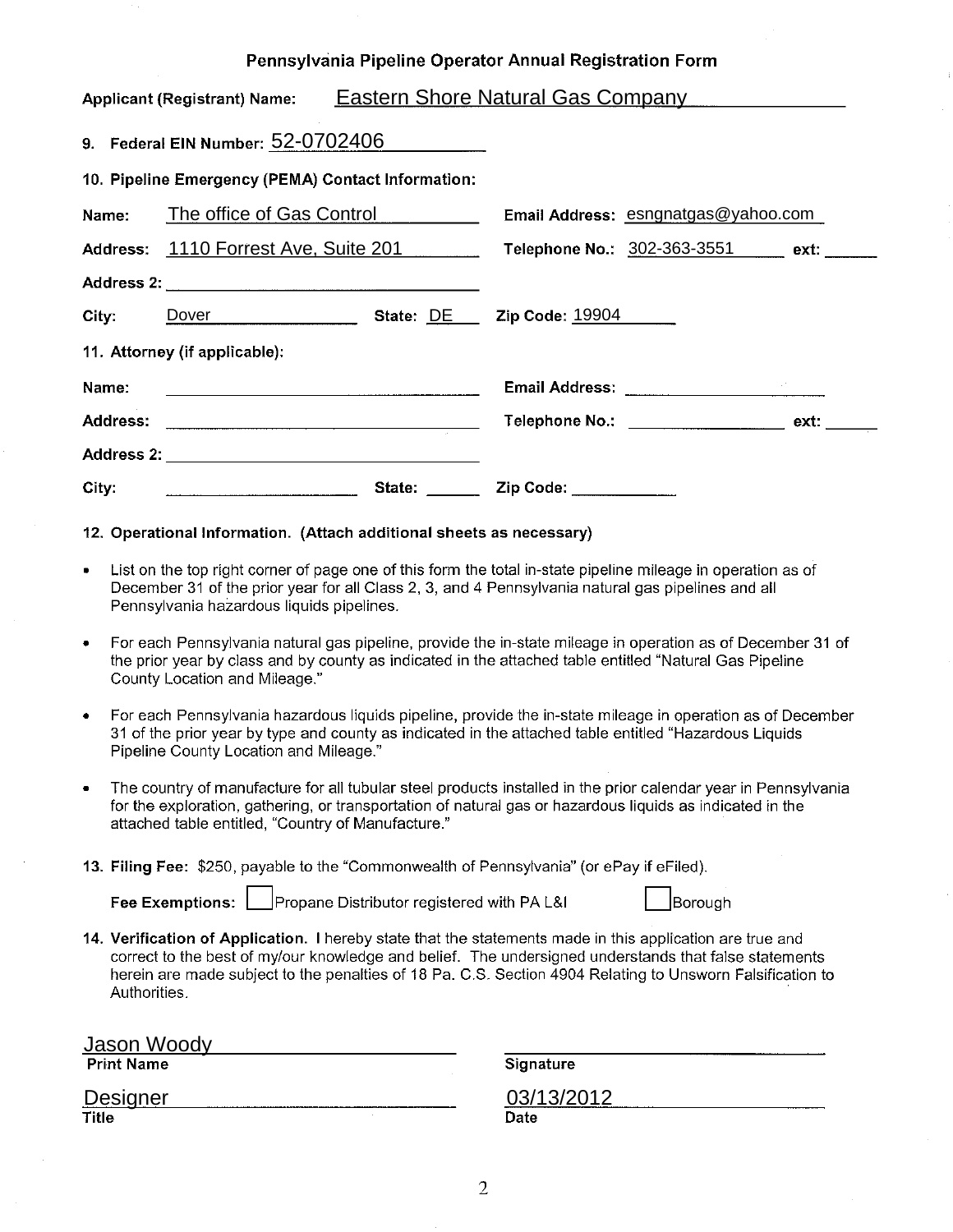# **Hazardous Liquids Pipeline County Location and Mileage**

| Pipeline Operator:    | Eastern Shore Natural Gas Company |            |            |       |                    |            |            |         |            |
|-----------------------|-----------------------------------|------------|------------|-------|--------------------|------------|------------|---------|------------|
| Calendar Year:        | 2011                              |            |            |       |                    |            |            |         |            |
|                       | Intrastate                        |            | Interstate |       |                    | Intrastate |            |         | Interstate |
| County                | Non-HCA                           | <b>HCA</b> | Non-HCA    | $HCA$ | County             | Non-HCA    | <b>HCA</b> | Non-HCA | <b>HCA</b> |
| Adams<br>1.           | 0.0                               |            |            |       | 35. Lackawanna     |            |            |         |            |
| 2.<br>Allegheny       |                                   |            |            |       | 36. Lancaster      |            |            |         |            |
| 3. Armstrong          |                                   |            |            |       | 37. Lawrence       |            |            |         |            |
| 4.<br>Beaver          |                                   |            |            |       | 38. Lebanon        |            |            |         |            |
| 5.<br>Bedford         |                                   |            |            |       | 39. Lehigh         |            |            |         |            |
| 6. Berks              |                                   |            |            |       | 40. Luzerne        |            |            |         |            |
| 7. Blair              |                                   |            |            |       | 41. Lycoming       |            |            |         |            |
| 8.<br><b>Bradford</b> |                                   |            |            |       | 42. McKean         |            |            |         |            |
| 9. Bucks              |                                   |            |            |       | 43. Mercer         |            |            |         |            |
| 10. Butler            |                                   |            |            |       | 44. Mifflin        |            |            |         |            |
| 11. Cambria           |                                   |            |            |       | 45. Monroe         |            |            |         |            |
| 12. Cameron           |                                   |            |            |       | 46. Montgomery     |            |            |         |            |
| 13. Carbon            |                                   |            |            |       | 47. Montour        |            |            |         |            |
| 14. Centre            |                                   |            |            |       | 48. Northampton    |            |            |         |            |
| 15. Chester           |                                   |            |            |       | 49. Northumberland |            |            |         |            |
| 16. Clarion           |                                   |            |            |       | 50. Perry          |            |            |         |            |
| 17. Clearfield        |                                   |            |            |       | 51. Philadelphia   |            |            |         |            |
| 18. Clinton           |                                   |            |            |       | 52. Pike           |            |            |         |            |
| 19. Columbia          |                                   |            |            |       | 53. Potter         |            |            |         |            |
| 20. Crawford          |                                   |            |            |       | 54. Schuylkill     |            |            |         |            |
| 21. Cumberland        |                                   |            |            |       | 55. Snyder         |            |            |         |            |
| 22. Dauphin           |                                   |            |            |       | 56. Somerset       |            |            |         |            |
| 23. Delaware          |                                   |            |            |       | 57. Sullivan       |            |            |         |            |
| 24. Elk               |                                   |            |            |       | 58. Susquehanna    |            |            |         |            |
| 25. Erie              |                                   |            |            |       | 59. Tioga          |            |            |         |            |
| 26. Fayette           |                                   |            |            |       | 60. Union          |            |            |         |            |
| 27. Forest            |                                   |            |            |       | 61. Venango        |            |            |         |            |
| 28. Franklin          |                                   |            |            |       | 62. Warren         |            |            |         |            |
| 29. Fulton            |                                   |            |            |       | 63. Washington     |            |            |         |            |
| 30. Greene            |                                   |            |            |       | 64. Wayne          |            |            |         |            |
| 31. Huntingdon        |                                   |            |            |       | 65. Westmoreland   |            |            |         |            |
| 32. Indiana           |                                   |            |            |       | 66. Wyoming        |            |            |         |            |
| 33. Jefferson         |                                   |            |            |       | 67. York           |            |            |         |            |
| 34. Juniata           |                                   |            |            |       | Totals:            | 0.0        | 0.0        | 0.0     | 0.0        |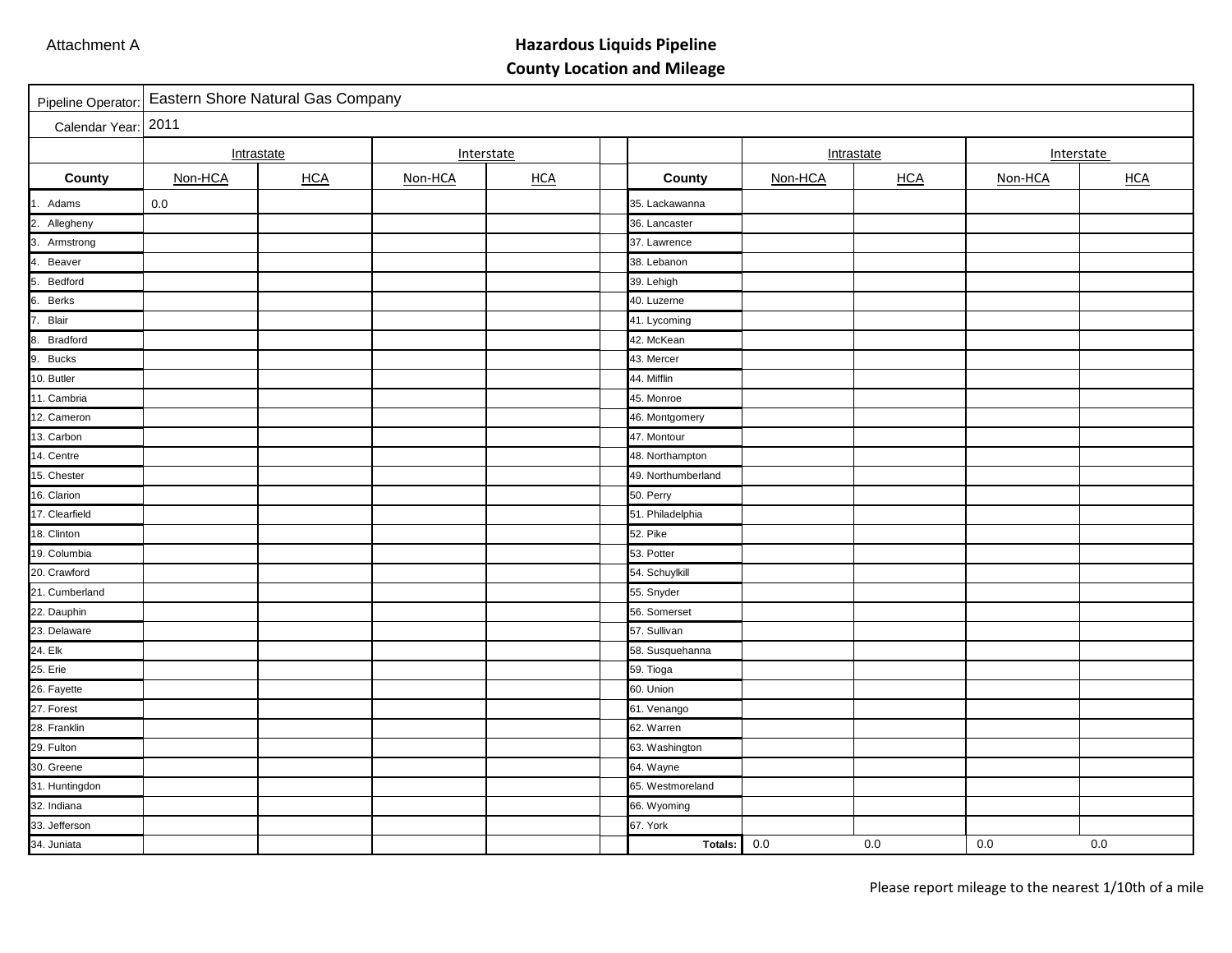## **Natural Gas Pipeline County Location and Mileage**

|                | Pipeline Operator: Eastern Shore Natural Gas Company |             |                |                    |         |         |                 |                     |         |             |                |                    |         |         |                 |
|----------------|------------------------------------------------------|-------------|----------------|--------------------|---------|---------|-----------------|---------------------|---------|-------------|----------------|--------------------|---------|---------|-----------------|
|                | Calendar Year: 2011                                  |             |                |                    |         |         |                 |                     |         |             |                |                    |         |         |                 |
|                |                                                      | # of Farm   | Class 1        |                    |         |         |                 |                     |         | # of Farm   | Class 1        |                    |         |         |                 |
| County         | Class 1                                              | <b>Taps</b> | Unconventional | Class <sub>2</sub> | Class 3 | Class 4 | $Total (2+3+4)$ | County              | Class 1 | <b>Taps</b> | Unconventional | Class <sub>2</sub> | Class 3 | Class 4 | Total $(2+3+4)$ |
|                |                                                      |             |                |                    |         |         |                 |                     |         |             |                |                    |         |         |                 |
| . Adams        |                                                      |             |                |                    |         |         | 0.0             | 35. Lackawanna      |         |             |                |                    |         |         | 0.0             |
| Allegheny      |                                                      |             |                |                    |         |         | 0.0             | 36. Lancaster       |         |             |                | 4.7                |         |         | 4.7             |
| Armstrong      |                                                      |             |                |                    |         |         | 0.0             | 37. Lawrence        |         |             |                |                    |         |         | 0.0             |
| Beaver         |                                                      |             |                |                    |         |         | $0.0\,$         | 38. Lebanon         |         |             |                |                    |         |         | 0.0             |
| Bedford        |                                                      |             |                |                    |         |         | 0.0             | 39. Lehigh          |         |             |                |                    |         |         | 0.0             |
| Berks          |                                                      |             |                |                    |         |         | 0.0             | 40. Luzerne         |         |             |                |                    |         |         | 0.0             |
| Blair          |                                                      |             |                |                    |         |         | $0.0\,$         | 41. Lycoming        |         |             |                |                    |         |         | 0.0             |
| Bradford       |                                                      |             |                |                    |         |         | 0.0             | 42. McKean          |         |             |                | $\epsilon$         |         |         | 0.0             |
| Bucks          |                                                      |             |                |                    |         |         | 0.0             | 43. Mercer          |         |             |                |                    |         |         | $0.0\,$         |
| 10. Butler     |                                                      |             |                |                    |         |         | 0.0             | 44. Mifflin         |         |             |                |                    |         |         | 0.0             |
| 11. Cambria    |                                                      |             |                |                    |         |         | 0.0             | 45. Monroe          |         |             |                |                    |         |         | 0.0             |
| 12. Cameron    |                                                      |             |                | $\cdot$            |         |         | 0.0             | 46. Montgomery      |         |             |                |                    |         |         | 0.0             |
| 13. Carbon     |                                                      |             |                |                    |         |         | 0.0             | 47. Montour         |         |             |                |                    |         |         | 0.0             |
| 14. Centre     |                                                      |             | $\sim$         |                    |         |         | 0.0             | 48. Northampton     |         |             |                |                    |         |         | $0.0\,$         |
| 15. Chester    | 22.0                                                 |             |                | 19.9               | $0.2\,$ |         | 20.1            | 49. Northumberland  |         |             |                |                    |         |         | $0.0\,$         |
| 16. Clarion    |                                                      |             |                |                    |         |         | 0.0             | 50. Perry           |         |             |                |                    |         |         | $0.0\,$         |
| 17. Clearfield |                                                      |             |                |                    |         |         | 0.0             | 51. Philadelphia    |         |             |                |                    |         |         | 0.0             |
| 18. Clinton    |                                                      |             |                |                    |         |         | 0.0             | 52. Pike            |         |             |                |                    |         |         | $0.0\,$         |
| 19. Columbia   |                                                      |             |                |                    |         |         | 0.0             | 53. Potter          |         |             |                |                    |         |         | $0.0\,$         |
| 20. Crawford   |                                                      |             |                |                    |         |         | 0.0             | 54. Schuylkill      |         |             |                |                    |         |         | 0.0             |
| 21. Cumberland |                                                      |             |                |                    |         |         | 0.0             | 55. Snyder          |         |             |                |                    |         |         | $0.0\,$         |
| 22. Dauphin    |                                                      |             |                |                    |         |         | 0.0             | 56. Somerset        |         |             |                |                    |         |         | $0.0\,$         |
| 23, Delaware   |                                                      |             |                |                    |         |         | 0.0             | 57. Sullivan        |         |             |                |                    |         |         | $0.0\,$         |
| 24. Elk        |                                                      |             |                |                    |         |         | 0.0             | 58. Susquehanna     |         |             |                |                    |         |         | $0.0\,$         |
| 25, Erie       |                                                      |             |                |                    |         |         | 0.0             | 59. Tioga           |         |             |                |                    |         |         | $0.0\,$         |
| 26 Fayette     |                                                      |             |                |                    |         |         | 0.0             | 60. Union           |         |             |                |                    |         |         | $0.0\,$         |
| 27. Forest     |                                                      |             |                |                    |         |         | 0.0             | 61. Venango         |         |             |                |                    |         |         | 0.0             |
| 28. Franklin   |                                                      |             |                |                    |         |         | 0.0             | 62. Warren          |         |             |                |                    |         |         | $0.0\,$         |
| 29. Fulton     |                                                      |             |                |                    |         |         | 0.0             | 63. Washington      |         |             |                |                    |         |         | 0.0             |
| 30. Greene     |                                                      |             |                |                    |         |         | 0:0             | 64. Wayne           |         |             |                |                    |         |         | 0.0             |
| 31. Huntingdon |                                                      |             |                |                    |         |         | 0.0             | 65. Westmoreland    |         |             |                |                    |         |         | $0.0\,$         |
| 32. Indiana    |                                                      |             |                |                    |         |         | 0.0             | 66. Wyoming         |         |             |                |                    |         |         | 0.0             |
| 33. Jefferson  |                                                      |             |                |                    |         |         | 0.0             | 67. York            |         |             |                |                    |         |         | 0.0             |
| 34 Juniata     |                                                      |             |                |                    |         |         | 0.0             | <b>Totals: 22.0</b> |         | 0.0         | 0.0            | 24.6               | 0.2     | 0.0     | 24.8            |

the company of the control of the company of the control of

 $\sim$